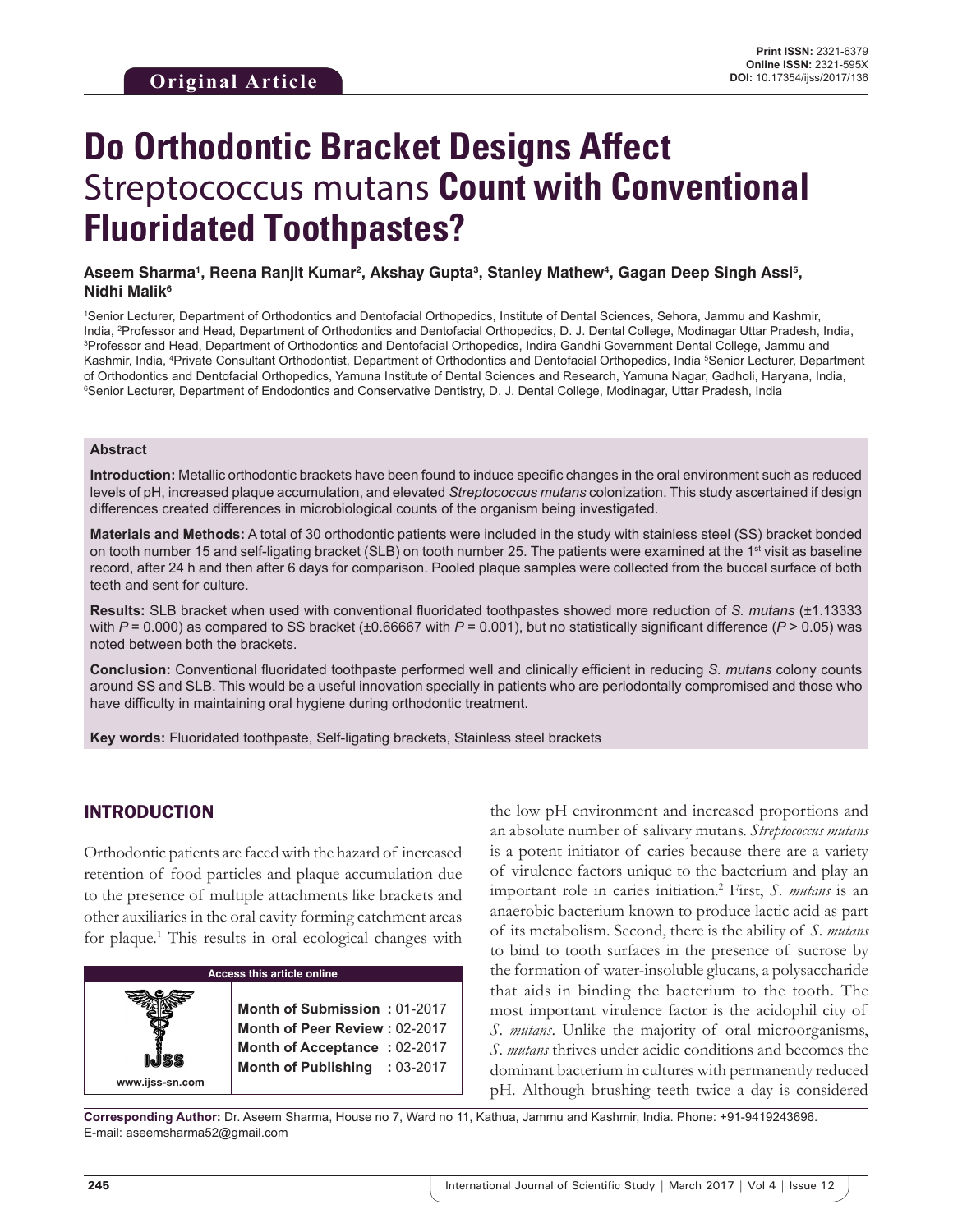reasonably effective in plaque and bacterial count reduction, the common prevalence of gingival inflammation in orthodontic patients often suggests inadequate oral hygiene procedures in most patients.<sup>3-9</sup>

#### **Aim and Objective**

To ascertain if conventional fluoridated dentifrices and different bracket design combination could be effective in reducing *S. mutans* count in patients undergoing orthodontic treatment.

## MATERIALS AND METHODS

Randomized, prospective, cross-sectional, single-blinded, microbiological assay study with each patient acting his/her own control in this study. Department of Orthodontics and Dentofacial Orthopedics, Divya Jyoti College of Dental Sciences and Research and Microbiological Assay were conducted in Divya Jyoti Hospital, Uttar Pradesh, India.

This study was approved by Institutional Committee (IEC No DJD/IEC/2014/A-001). A written consent was taken from each participating subject. 30 orthodontic patients were included in the study with stainless steel (SS) bracket bonded on tooth number 15 and self-ligating bracket (SLB) on tooth number 25. The patients were examined at the 1<sup>st</sup> visit as baseline record, after 24 h and then after 6 days for comparison. Pooled plaque samples were collected from the buccal surface of both teeth and sent for culture.

# RESULTS

SLB, when used with conventional fluoridated toothpastes, showed more reduction of *S. mutans* (±1.13333 with  $P = 0.000$ ) as compared to SS bracket ( $\pm 0.66667$  with  $P=0.001$ , but no statistically significant difference ( $P > 0.05$ ) was noted between both the brackets (Table 1 and Figure 1).

### **DISCUSSION**

Plaque is composed of various microorganisms of which *S. mutans* is the most cariogenic. Loesche *et al.*10 showed a significant association between plaque levels of *S. mutans* and caries. Although white spot lesion (WSL) occurs in caries development irrespective of orthodontic treatment, it is during orthodontic treatment that they are extremely common and of prime concern for the clinician. The brackets, bands, arch wires and elastomeric modules of fixed orthodontic appliances provide additional surface area for bacteria to develop and thus accelerate the accumulation of plaque and the formation of lesions in areas that would normally have a low risk of caries.

## **Table 1: Comparison of means of** *Streptococcus mutans* **count between two days in stainless steel bracket and self ligating bracket by paired** *t***-test**

| <b>Days</b>            | <b>Mean difference</b> |       | d.f | P value |
|------------------------|------------------------|-------|-----|---------|
| SS                     |                        |       |     |         |
| Base line - after 24 h | 0.16667                | 1.153 | 29  | 0.258   |
| Day 1-8                | 0.66667                | 3.808 | 29  | 0.001   |
| SI <sub>B</sub>        |                        |       |     |         |
| Base line - after 24 h | 0.00000                | 0.000 | 29  | 1.000   |
| Day 1-8                | 1.13333                | 9.109 | 29  | 0.000   |
|                        |                        |       |     |         |

SLB: Self‑ligating bracket, SS: Stainless steel



**Figure 1: (a) Four pass method of plaque collection. (b) Four pass method of plaque collection. (c) Ice box. (d) Spreading of plaque sample over petridish**

Microorganisms play a major role in causation of WSL and dental caries. Entire removal of microorganism from the oral cavity is difficult, but their count can be reduced with the help of various preventive measures so that it becomes less cariogenic.

The market is flooded with numerous bracket types of different biomaterials. Literature evidences that adherence of plaque to the fixed appliance is largely contributed by the bracket material as it could play a role in the degree of bacterial adhesion and plaque accumulation as well as in the risk of development of WSL.<sup>4-6</sup>

This study was unique in design as each patient acted as his/her own control as each quadrant of the mouth had a different bracket bonded on a designated tooth. SS bracket was bonded on tooth number 12, SLB on tooth number 25. The results of this study were in accordance to the study conducted by Pellegrini *et al*. 11 and found that self-ligating attachments had fewer bacteria in plaque than teeth bonded with different brackets. This was also in consonance to the study conducted by Fadia *et al.*10 who found reduced bacterial colonization and better plaque control with SL orthodontic bracket appliance system as